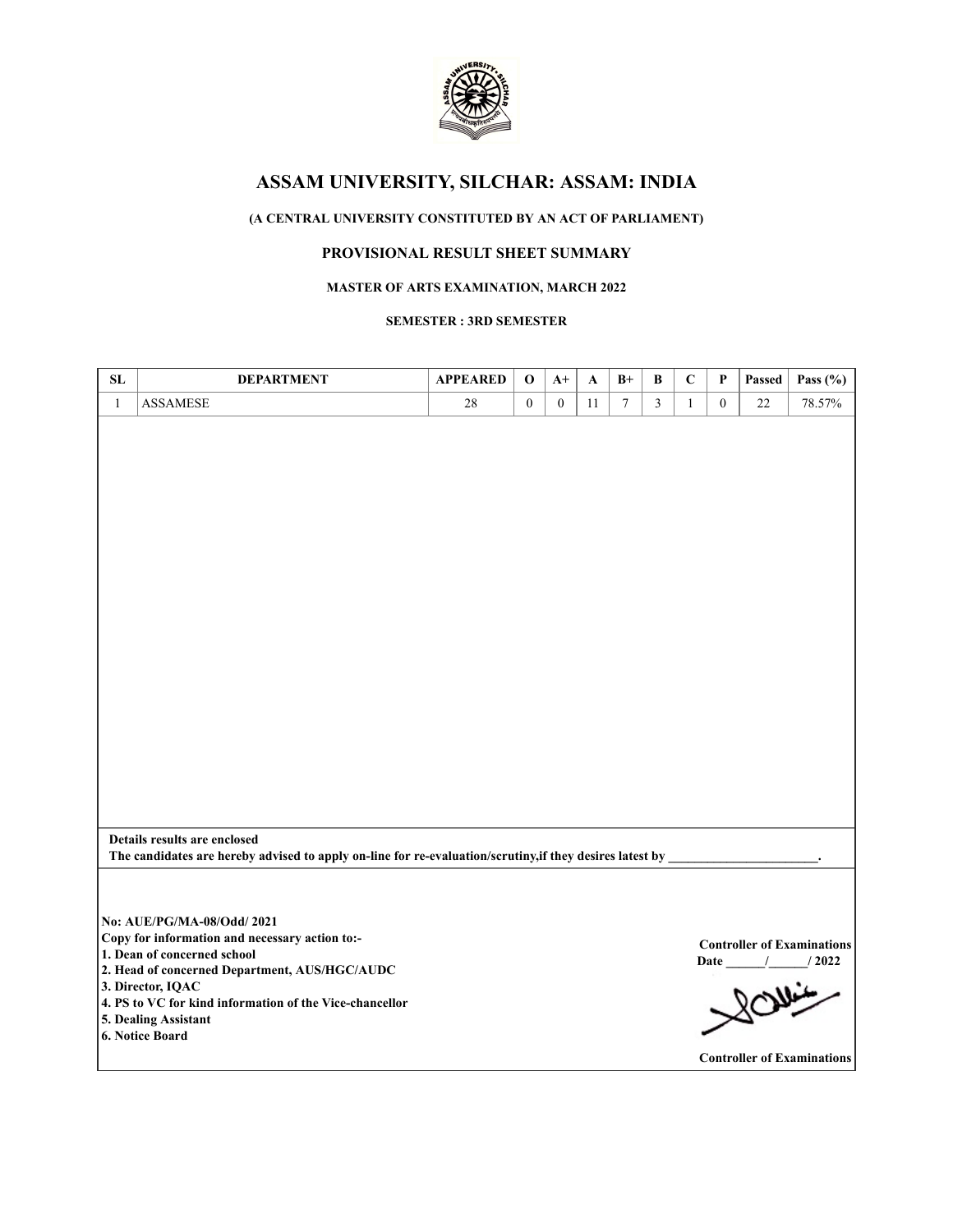

## **(A CENTRAL UNIVERSITY CONSTITUTED BY AN ACT OF PARLIAMENT)**

### **PROVISIONAL RESULT SHEET**

#### **MASTER OF ARTS EXAMINATION, MARCH 2022**

#### **DEPARTMENT : ASSAMESE(DIPHU) SEMESTER : 3RD SEMESTER**

| <b>SL</b>            | <b>ROLL</b> | NO.        | <b>SGPA</b>    | <b>Letter Grade</b> | <b>COURSE(S) YET TO CLEAR</b>                                 |  |  |
|----------------------|-------------|------------|----------------|---------------------|---------------------------------------------------------------|--|--|
| $\mathbf{1}$         | 032120      | 2080400048 | 7.14           | A                   |                                                               |  |  |
| 2                    | 032120      | 2080400049 | 6.92           | $B+$                |                                                               |  |  |
| 3                    | 032120      | 2080400050 | 6.38           | $B+$                |                                                               |  |  |
| $\overline{4}$       | 032120      | 2080400051 | 5.48           | $\mathcal{C}$       |                                                               |  |  |
| 5                    | 032120      | 2080400052 | --             | $\mathbf F$         | ASMEC-304.1                                                   |  |  |
| 6                    | 032120      | 2080400053 | 5.88           | B                   |                                                               |  |  |
| $\tau$               | 032120      | 2080400054 | 6.36           | $B+$                |                                                               |  |  |
| 8                    | 032120      | 2080400055 | 7.56           | $\mathbf{A}$        |                                                               |  |  |
| 9                    | 032120      | 2080400056 | 7.52           | $\mathbf{A}$        |                                                               |  |  |
| 10                   | 032120      | 2080400057 | 7.88           | A                   |                                                               |  |  |
| 11                   | 032120      | 2080400058 | 7.08           | $\mathbf{A}$        |                                                               |  |  |
| 12                   | 032120      | 2080400059 | 7.34           | $\mathbf{A}$        |                                                               |  |  |
| 13                   | 032120      | 2080400060 | $\overline{a}$ | $\mathbf F$         | ASMCC-303                                                     |  |  |
| 14                   | 032120      | 2080400061 | 5.64           | $\bf{B}$            |                                                               |  |  |
| 15                   | 032120      | 2080400062 | $- -$          | ${\bf F}$           | ASMCC-301, ASMCC-303, ASMEC-302B, ASMEC-304.1, ASMEC-<br>305B |  |  |
| 16                   | 032120      | 2080400063 | $\overline{a}$ | $\mathbf F$         | ASMCC-301, ASMEC-302A, ASMEC-304.1                            |  |  |
| 17                   | 032120      | 2080400064 | 6.94           | $B+$                |                                                               |  |  |
| 18                   | 032120      | 2080400065 | 7.74           | A                   |                                                               |  |  |
| 19                   | 032120      | 2080400066 | 7.98           | A                   |                                                               |  |  |
| 20                   | 032120      | 2080400067 | --             | $\mathbf{F}$        | ASMEC-302B                                                    |  |  |
| 21                   | 032120      | 2080400068 | 7.56           | A                   |                                                               |  |  |
| 22                   | 032120      | 2080400069 | 6.18           | $B+$                |                                                               |  |  |
| 23                   | 032120      | 2080400070 | 5.76           | $\mathbf B$         |                                                               |  |  |
| <b>Letter Grade:</b> |             |            |                |                     |                                                               |  |  |

**O = 9.00 - 10.00; A+ = 8.00 - 8.99; A = 7.00 - 7.99; B+ = 6.00 - 6.99; B = 5.50 - 5.99; C = 5.00 - 5.49; P = 4.00 - 4.99; F = 0.00; Ab = 0.00;**

 $\sqrt{2}$ 

**Controller of Examinations**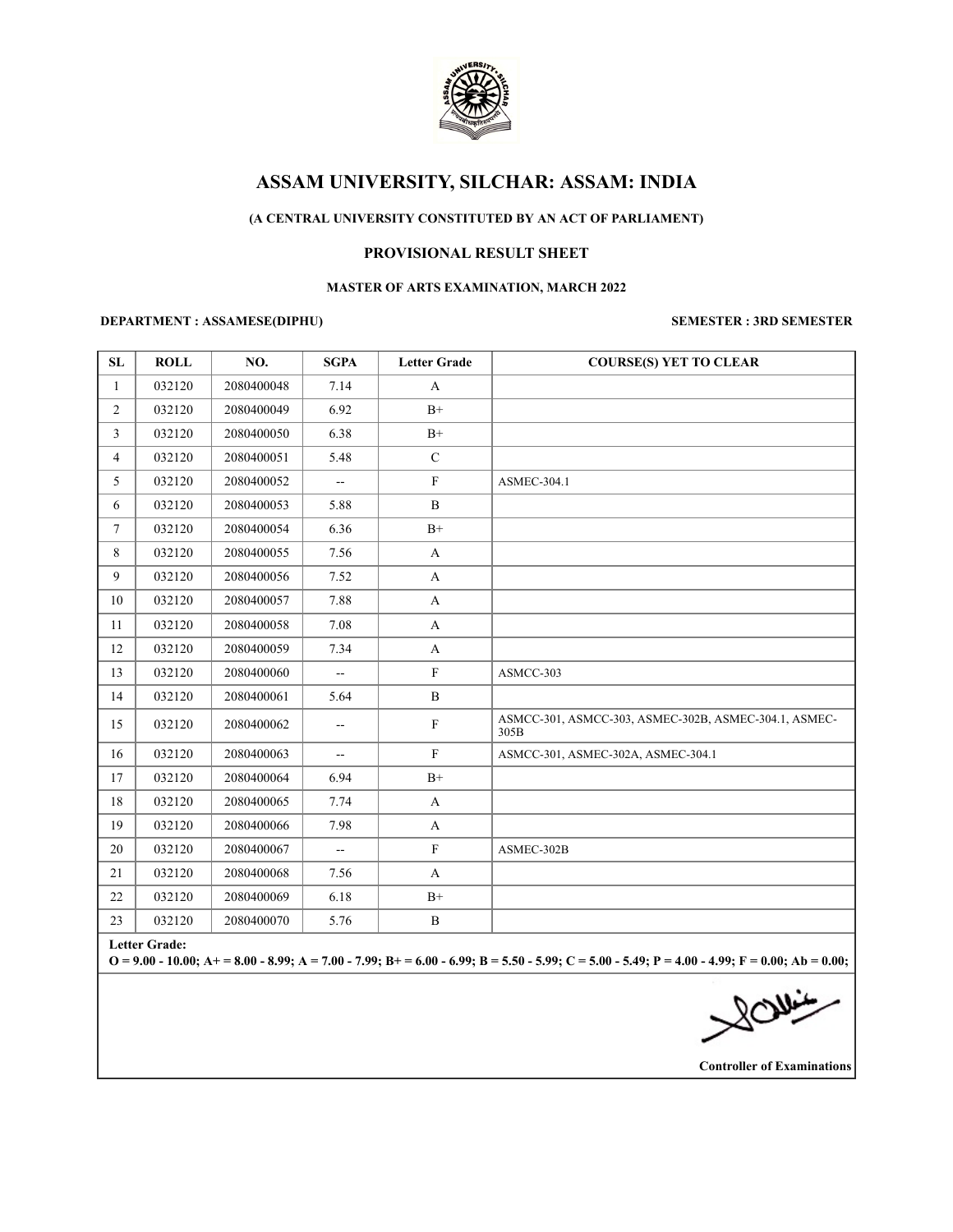

## **(A CENTRAL UNIVERSITY CONSTITUTED BY AN ACT OF PARLIAMENT)**

## **PROVISIONAL RESULT SHEET**

### **MASTER OF ARTS EXAMINATION, MARCH 2022**

#### **DEPARTMENT : ASSAMESE(DIPHU) SEMESTER : 3RD SEMESTER**

| SL                                                                                                                                                                          | <b>ROLL</b> | NO.        | <b>SGPA</b>              | <b>Letter Grade</b> | <b>COURSE(S) YET TO CLEAR</b> |  |  |  |  |
|-----------------------------------------------------------------------------------------------------------------------------------------------------------------------------|-------------|------------|--------------------------|---------------------|-------------------------------|--|--|--|--|
| 24                                                                                                                                                                          | 032120      | 2080400071 | $\overline{\phantom{a}}$ | $\mathbf F$         | ASMCC-301                     |  |  |  |  |
| 25                                                                                                                                                                          | 032120      | 2080400072 | 7.30                     | $\mathbf{A}$        |                               |  |  |  |  |
| 26                                                                                                                                                                          | 032120      | 2080400073 | 7.26                     | $\mathbf{A}$        |                               |  |  |  |  |
| 27                                                                                                                                                                          | 032120      | 2080400074 | 6.14                     | $\mathrm{B}^{+}$    |                               |  |  |  |  |
| 28                                                                                                                                                                          | 032120      | 2080400075 | 6.28                     | $\mathrm{B}^{+}$    |                               |  |  |  |  |
|                                                                                                                                                                             |             |            |                          |                     |                               |  |  |  |  |
|                                                                                                                                                                             |             |            |                          |                     |                               |  |  |  |  |
|                                                                                                                                                                             |             |            |                          |                     |                               |  |  |  |  |
|                                                                                                                                                                             |             |            |                          |                     |                               |  |  |  |  |
|                                                                                                                                                                             |             |            |                          |                     |                               |  |  |  |  |
|                                                                                                                                                                             |             |            |                          |                     |                               |  |  |  |  |
|                                                                                                                                                                             |             |            |                          |                     |                               |  |  |  |  |
|                                                                                                                                                                             |             |            |                          |                     |                               |  |  |  |  |
|                                                                                                                                                                             |             |            |                          |                     |                               |  |  |  |  |
|                                                                                                                                                                             |             |            |                          |                     |                               |  |  |  |  |
|                                                                                                                                                                             |             |            |                          |                     |                               |  |  |  |  |
|                                                                                                                                                                             |             |            |                          |                     |                               |  |  |  |  |
|                                                                                                                                                                             |             |            |                          |                     |                               |  |  |  |  |
|                                                                                                                                                                             |             |            |                          |                     |                               |  |  |  |  |
|                                                                                                                                                                             |             |            |                          |                     |                               |  |  |  |  |
|                                                                                                                                                                             |             |            |                          |                     |                               |  |  |  |  |
|                                                                                                                                                                             |             |            |                          |                     |                               |  |  |  |  |
| <b>Letter Grade:</b><br>$Q = 9.00 - 10.00$ ; A + = 8.00 - 8.99; A = 7.00 - 7.99; B + = 6.00 - 6.99; B = 5.50 - 5.99; C = 5.00 - 5.49; P = 4.00 - 4.99; F = 0.00; Ab = 0.00; |             |            |                          |                     |                               |  |  |  |  |
|                                                                                                                                                                             |             |            |                          |                     |                               |  |  |  |  |
|                                                                                                                                                                             |             |            |                          |                     |                               |  |  |  |  |
|                                                                                                                                                                             |             |            |                          |                     | $100;$ Ab =                   |  |  |  |  |

**Controller of Examinations**